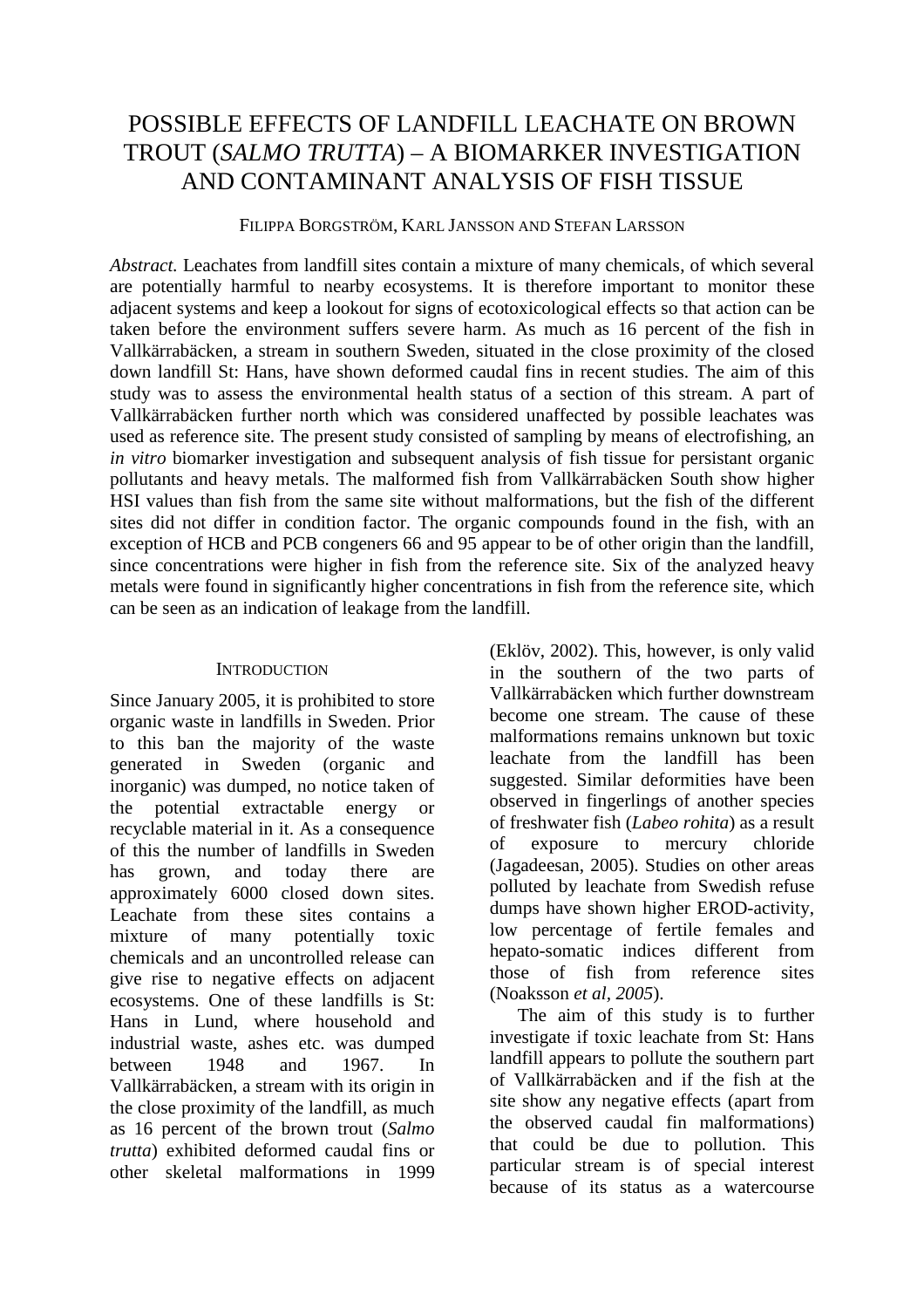worthy of regional protection (County administrative board of Skåne, 2005) and because of the high frequency of malformations in the fish there. The northern part of Vallkärrabäcken, which appears out of reach for a possible leakage from the landfill, is used as reference site. Fish are sampled by means of electrofishing and their condition factor and hepato-somatic index (HSI) is calculated. A HSI which differs from the reference can be a sign of pollution. In addition, samples of fish from both sites are analysed for concentrations of some heavy metals and organic pollutants, pollutants that are known to bioaccumulate (Folt *et al*, 2002 and Walker *et al*, 2001).

## MATERIALS AND METHODS

### *Study area*

The studied watercourse Vallkärrabäcken is situated just north of Lund. Its southern arm originates at St: Hans landfill and its northern arm further north. The two arms join and become one watercourse further downstream. The surrounding area is dominated by agricultural landscape.

# *Sampling of fish*

Brown trout (*Salmo trutta*) were collected from the two sites (Vallkärrabäcken North and South) by means of electrofishing in late April 2006. The sampling was continued until sufficient sample sizes were reached. 13 fish were collected from Vallkärrabäcken North and 15 fish from Vallkärrabäcken South. The collected fish were all in the same age class, 1+. Notes were made of malformed fish (8 of the 15 fish from the southern part but no fish from the reference site). The fish were weighed, measured for length and then frozen until further analysis.

## *Studied biomarkers*

Condition factor, an index used as a measure of general fish health, was calculated according to the formula *K =*   $10^5$ <sup>\*</sup> (body weight/body length<sup>3</sup>). The fish were weighed to the nearest 0,01 g and measured to the nearest 0,1 cm. The liver was excised and weighed to the nearest 0,001 g for HSI calculation (*HSI = liver weight/body weight\*100).* A HSI which differs from the normal can be a sign of exposure to a variety of chemicals (Schmitt *et al*, 2000). Only fish in the 100-125 mm interval were included in this calculation.

# *Analysis for pollutants*

The fish were homogenized and stored in separate plastic containers for heavy metal and persistant organic pollutant (POP) analysis.

*Analysis for heavy metals.* 7 ml of  $HNO<sub>3</sub>$  (Aristar quality from the supplier BDH) was added to each sample (0,5 g of homogenized fish). The mixture was digested by microwave oven technique (CEM, model mars 5) before analysis of elements in ICP-MS (Inductively coupled plasma with mass spectroscopy, Perkin-Elmer, ELAN-6000). Standards used were Atomic spectroscopy standards from Perkin-Elmer, SPEX, AccuStandard and Merck. Elements determined were Al, As, Cd, Co, Cr, Cu, Hg, Mn, Ni, P, Sb, V and Zn.

*Analysis for POPs.* Samples of homogenized fish were weighed and oven dried for two days. The samples were weighed again and then Soxhlet extracted in hexane-acetone for two hours. The extracted fish samples were dried overnight and weighed to determine fat content. Water was added to the extract containing fat and pollutants. After phase separation, concentrated  $H_2SO_4$  was added to oxidize the lipids. The hexane phase was separated and evaporated to dryness. After that it was redissolved in 400 µl of hexane and eluated with hexane-dichloromethane through a column containing two layers of silica gel to which NaOH and  $H_2SO_4$  had been added, respectively (Bremle *et al* in Berglund *et al*, 1997). The eluate was evaporated to dryness and dissolved in isooctane and was then ready for gas chromatographic analysis.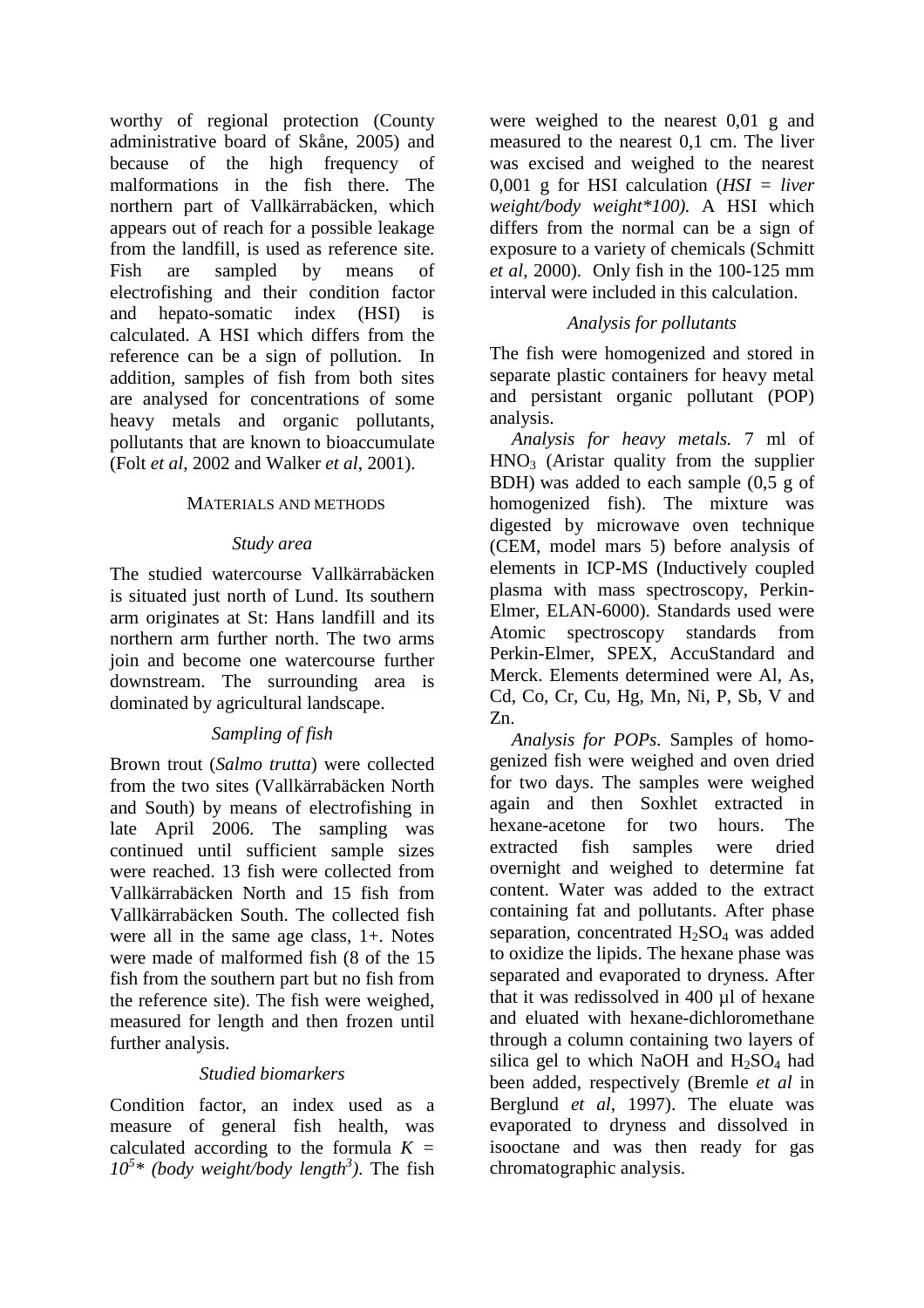Pollutants were analyzed by capillary gas chromatography electron capture detection with a 30-m db-5 quartz capillary column (Larsson *et al* in Berglund *et al*, 1997). The analyzed organic compounds were seven PCB congeners and the pesticides α-HCH, β-HCH, γ-HCH, HCB, p,p'- DDE, p,p'-DDT, p,p'-DDD, o,p-DDT and PCA.

### *Statistical analysis*

One-tailed T-tests were performed to discover possible differences between the two sites in the investigated biomarkers and pollutant concentrations. T-tests were also performed between the fish from Vallkärrabäcken South with and without malformations. Concentrations of heavy

#### **RESULTS**

All results are presented in the table in appendix 1. The malformed fish showed higher ( $p < 0.1$ ) HSI values than the fish without malformations in Vallkärrabäcken South (fig. 1). None of the groups differed from the others in condition factor (appendix 1).



*Fig. 1. Mean values of condition factor and HSI in Vallkärrabäcken North and South (with and without malformations).* 

Significantly higher concentrations of Cd, Co, Cu, Pb, Sb and Mn were found in the fish from Vallkärrabäcken South (fig. 2). When comparing the malformed fish from Vallkärrabäcken South with those from the same site showing no such symptoms, a metals in fish from the southern section and the reference site were compared, as well as concentrations of POPs.



*Fig. 2. Mean values of metal concentrations in fish (ng/g fresh weight).* 

higher concentration of Cu was found in the malformed fish (fig. 2).

Three of the organic compounds analyzed were not found. These were  $\alpha$ -HCH, β-HCH and PCA. Analysis for POPs showed higher values in the reference streams for all other analyzed compounds except HCB and PCB congeners 66 and 95 (fig. 3). Comparison regarding lipid content between the two streams showed no significant difference ( $p = 0.81$ ).



*Fig. 3. Mean values of organic compound concenrations analyzed in fish from Vallkärrabäcken North and South* 

#### DISCUSSION AND CONCLUSIONS

Six of the metals were found in significantly higher concentrations in fish from Vallkärrabäcken South than in fish from the reference site. This can be seen as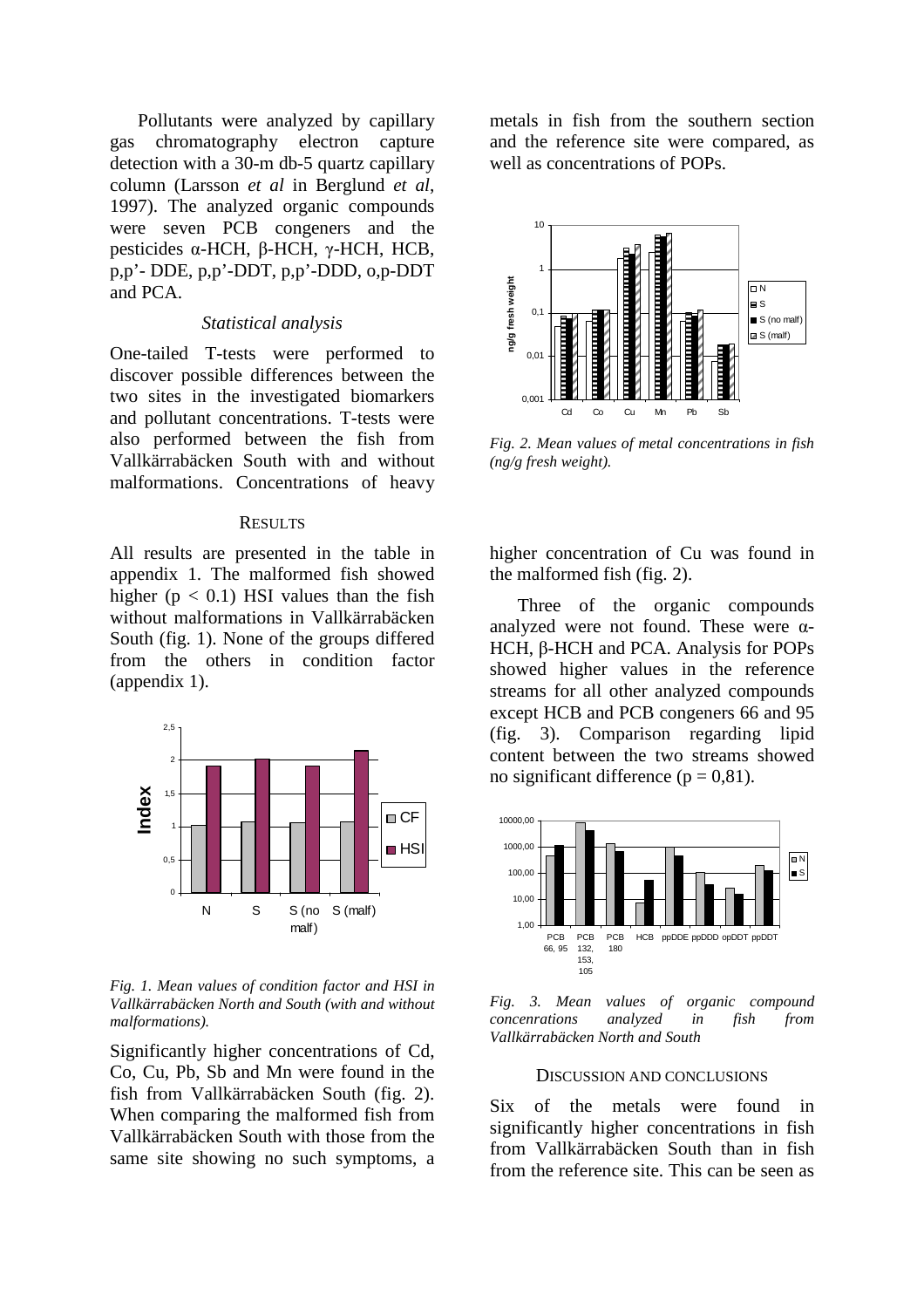an indication of high metal concentrations in the leachate from the landfill. It is still uncertain whether metals can have contributed to the malformations in the fish from Vallkärrabäcken South, and more studies should be conducted in order to find out.

In the present study, HSI of the malformed fish in Vallkärrabäcken South was found to be higher than that of the other fish. However, no difference could be spotted in HSI between the fish without malformations from the two sites. In a study made by Noaksson *et al* in 2005 it is only the sexually mature fish that differ in HSI between polluted and reference sites. This could explain the small differences in our HSI results, as the sampled fish had not yet reached sexual maturity.

No differences were found when comparing condition factor between the different groups. This does not mean that condition factor is an insufficient biomarker, only that it showed no results in this particular situation. The higher liver weight in the malformed fish from Vallkärrabäcken South could have led to an increase in total weight, and thereby also in condition factor.

Analysis for POPs showed higher values in the reference streams for all analyzed compounds except two PCB congeners and the chlorinated aromatic compound HCB. The higher values in the reference site could be explained by environmental factors such as size of the catchment area, land use etc. The PCB values are close to those explained by natural deposition in other studies (Berglund *et al*, 1997). This indicates that the organic compounds do not come from the landfill, with a possible exception of HCB and PCB 66 and 95. This could imply that these two compounds leak from the landfill.

In a study made on aquatic ecosystems near landfills, considerable reproduction impairment (a very low percentage of fertile female fish) was found in streams and lakes recieving leachate from landfills

(Noaksson *et al,* 2005). Bearing this in mind, it would be interesting to see if the same effects are present in Vallkärrabäcken.

To conclude, the malformed fins can not be explained by exposure to POPs, with the possible exception of HCB and PCB congeners 66 and 95. Six heavy metals, on the other hand, showed significantly higher values in Vallkärrabäcken South, which could indicate leakage from the landfill. To further investigate the cause of the malformations in fish from Vallkärrabäcken South, more studies should be made. These could include laboratory studies of effects of the six heavy metals found in elevated concentrations and analysis of contaminants in sediment.

## **ACKNOWLEDGEMENTS**

We would like to thank Olof Berglund for his guidance throughout this study, Patrik Stenroth for his help during the sampling of fish, and Ulrika Sahlin, our statistical consultant.

## LITERATURE CITED

## *Articles*

- Berglund, O., Larsson, P., Brönmark, C., Greenberg, L., Eklöv, A. and Okla, L.. 1996. Factors influencing organochlorine uptake in age-0 brown trout (*Salmo trutta*) in lotic environments. Can. J. Fish. Aquat. Sci. **54**: 2767-2774.
- Eklöv, A., 2002, Elfiskeundersökning i Vallkärrabäcken, 2002, Lunds kommun.
- Eklöv, A., 2002, Flyttning av grönling, Höje Å 1999-2002, Lunds kommun.
- Jagadeesan, G.. 2005. Studies on skeletal deformation in the fingerlings stages of freshwater fish, *Labeo rohita* induced by mercury. Journal of Experimental Zoology India **8**: 429-433.
- Noaksson, E., Linderoth, M., Tjärnlund, U. and Balk, L.. 2005. Toxicological effects and reproductive impairments in female perch (*Perca fluviatilis*) exposed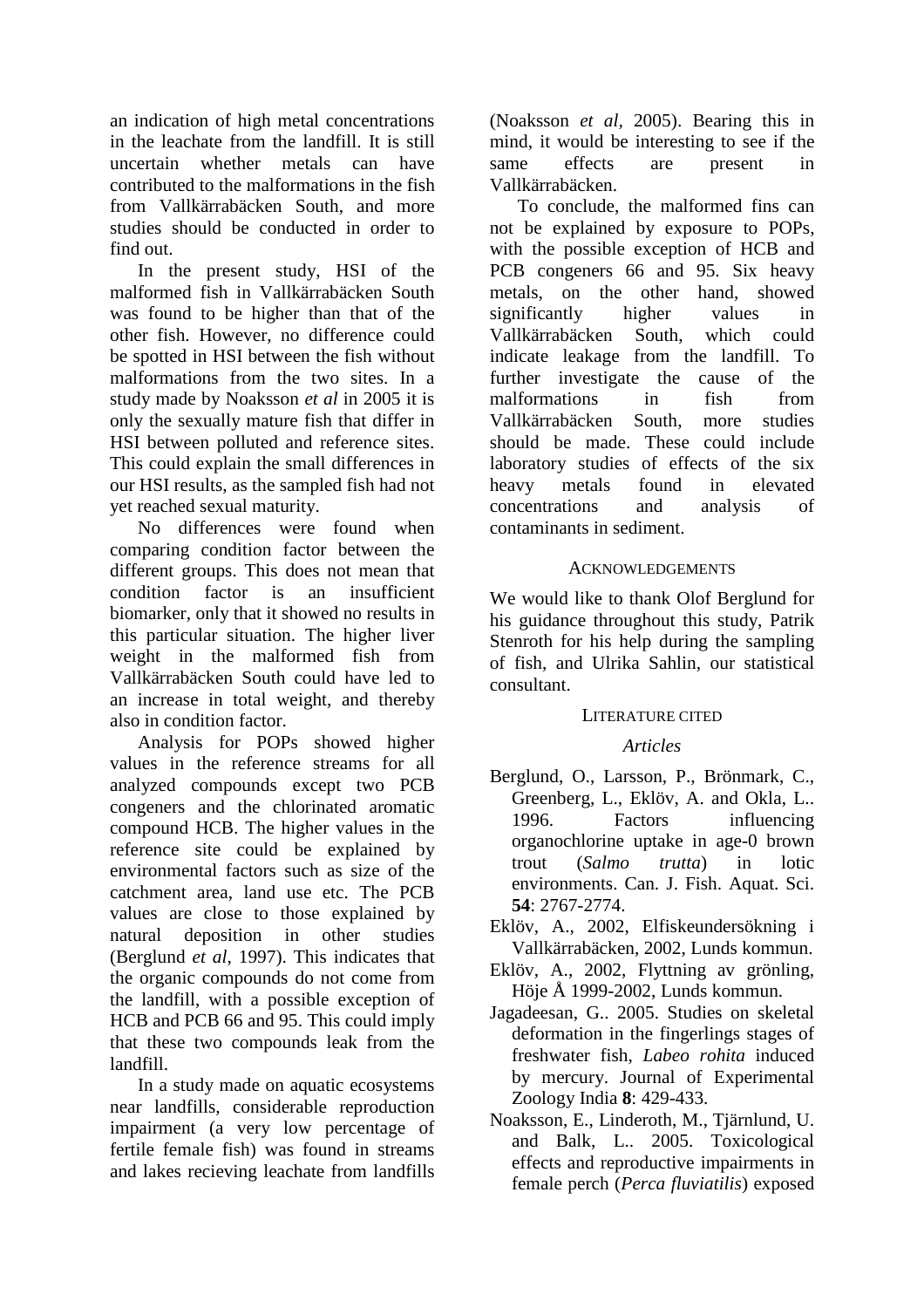to leachate from Swedish refuse dumps. Aquatic Toxicology **75:** 162-177.

Schmitt, C. and Dethloff, G.. editors. 2000. Biomonitors of Environmental Status and Trends (BEST) Program: selected methods for monitoring chemical contaminants and their effects in aquatic ecosystems. U.S. Geological Survey, Columbia.

## *Books*

- Folt, C.L., Chen, C.Y., and Pickhardt, P.C.. 2002. Biomarkers of Environmentally Associated Disease: Technologies, Concepts, and Perspectives, Chapter 20: Using plankton food web variables as indicators for the accumulation of toxic metals in fish, CRC; 1st edition
- Walker, C., Hopkin, S., Sibly, R., Peakall, D.. 2001. Principles of ecotoxicology, Chapter 5: The fate of organic pollutants in individuals and in ecosystems. Taylor & Francis Group.

## *Reports*

County adminstrative board of Skåne. 2005. Skånes vatten – levande, myllrande och i balans? Annual report.

# *Web pages*

Avfallsplan för Lunds kommun, 2006. http://www.sysav.se/upload/Kretslopp/ Avfallsplaner%20060127/LRV%20Avf allsplan%20Lund%20version%20V%20 2006-02-

17%20med%20m%C3%A5ltabell.pdf